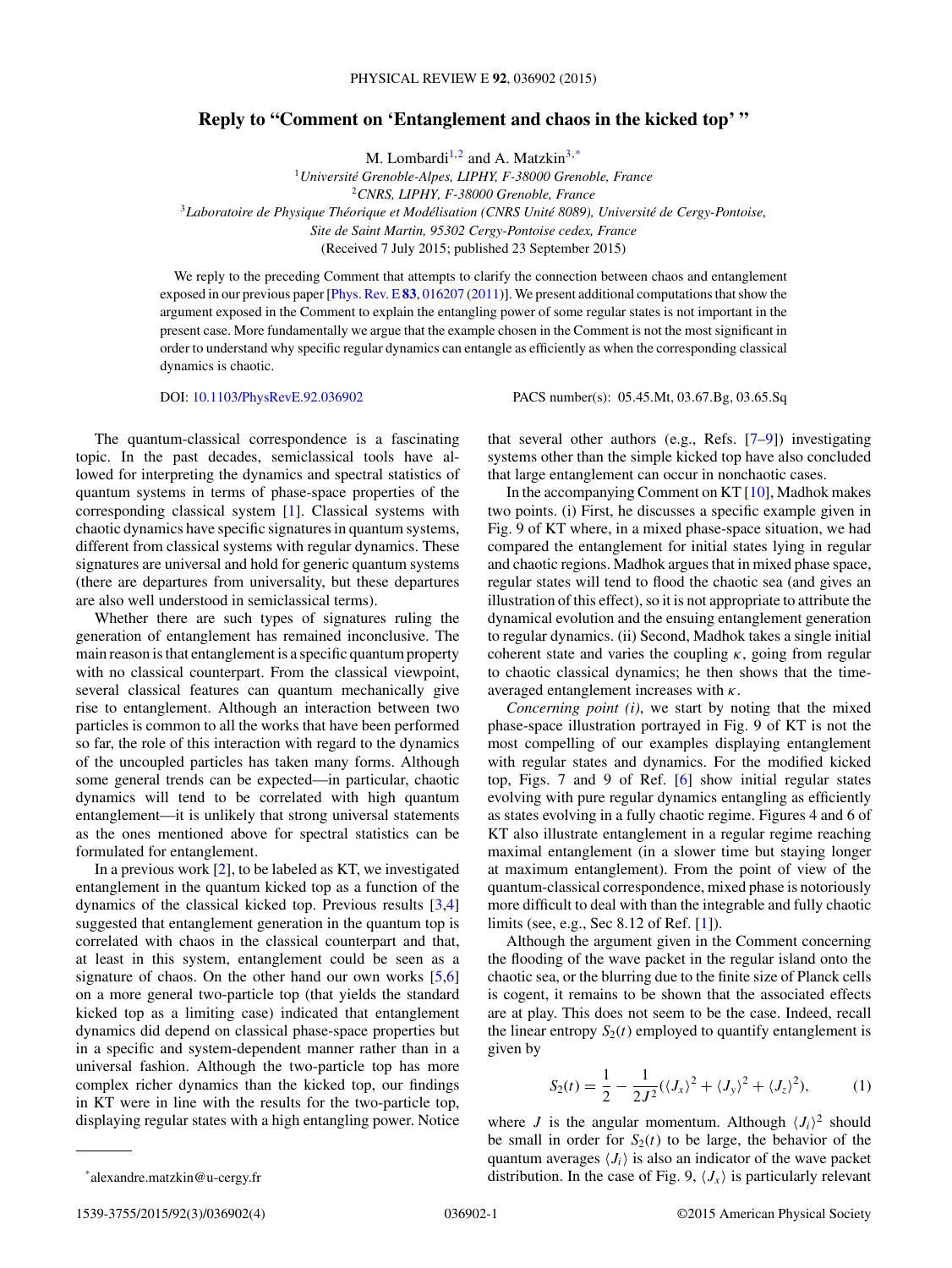<span id="page-1-0"></span>

FIG. 1. (Color online) Average of the angular momentum projection  $J_x(t)$  for a kicked top with  $T_e = 0.95$  and  $k = 5$  when the initial distribution is in the chaotic region shown in Fig. 9 of Ref. [\[2\]](#page-3-0). Compare with the evolution of  $J_x(t)$  when the initial distribution lies in the regular region, shown in Fig. 10 of Ref. [\[2\]](#page-3-0).

(the *x* axis crosses the Poincaré sphere at the center of the large regular island). As can be inferred from Figs. 9(d)–9(f), when the initial state is in a regular region, most of the classical distribution remains in the island, thereby encircling the *x* axis. This is reflected in  $\langle J_x \rangle$ , shown in Fig. 10 of KT, that remains positive and mostly confined in the interval  $1 \lesssim \langle J_x \rangle \lesssim 4$ , consistent with an evolution of most of the quantum wave packet around the *x* axis. On the other hand, when the initial state is in the chaotic sea the classical distribution spreads throughout the chaotic sea [Figs.  $9(a)$ – $9(c)$ ]. The quantum average  $\langle J_x \rangle$ , not given in KT, is shown in Fig. 1 of the present Reply: It lies in the interval  $-6 \lesssim \langle J_x \rangle \lesssim 1$  at the back of the sphere and hence away from the main regular region.

The comparison of  $\langle J_x \rangle$  in the two cases is not consistent with the idea of substantial flooding since in that case we would expect  $\langle J_x \rangle$  to display after a few kicks a similar behavior for wave packets lying initially in regions associated with classical regular and chaotic dynamics. In contrast, in the example given in Fig. 1 of the Comment, the initial state is closer to the edge of the regular island, and a non-negligible fraction of the initial distribution lies in the chaotic sea. Note that for the two-particle top, a similar mixed phase-space situation was examined [\[11\]](#page-3-0) for higher quantum numbers  $(J = 100)$ ; no substantial flooding can be inferred from the results given in Figs.  $2(a)$  and  $2(b)$  of Ref. [\[11\]](#page-3-0), which show  $S<sub>2</sub>(t)$  for states evolving in a regular island and the chaotic sea, respectively (the corresponding Poincaré surfaces of section are given in Figs.  $3(a)-3(c)$  of Ref. [\[11\]](#page-3-0)), and compare  $S_2(t)$ with the classical counterpart (the mutual information obtained from classical distributions). The agreement between  $S_2(t)$  and the classical mutual information in Ref. [\[11\]](#page-3-0) indicates that finite  $\hbar$  and edge effects are not important enough to affect, to first order in  $\hbar$ , the quantum-classical correspondence.

At any rate, it is important to stress that pure regular dynamics (i.e., without any possible edge effects) achieves high entanglement in the kicked top. We display here in Fig. 2(a) a case similar to Fig. 9 of KT but with a coupling *k* reduced from 5 to 1 and larger quantum numbers  $(J = 100)$ . The resulting phase space is nearly entirely regular, being filled with Kolmogorov-Arnold-Moser (KAM) tori seen here as trajectories on the sphere. We highlight two of them, the separatrix (in red), and a particular trajectory on which we will launch a wave packet (in green). Notice first that chaos is negligible for  $k = 1$ . As usual chaos will start from the separatrix to become sizable for larger values of *k* as in



FIG. 2. (Color online) Case (a) Poincaré surface of the section (top: view of the front of the sphere and bottom: back of the sphere) for  $T_e = 0.95$  as in Fig. 9 of Ref. [\[2\]](#page-3-0), but  $k = 1$ . The separatrix is shown in red, and a particular KAM torus is shown in green. (b) Initial Husimi distribution, centered on the KAM torus shown in green in (a). (c) After 40 000 iterations, well above all needs: The distribution spreads over the green KAM torus without any sizeable crossing of the separatrix.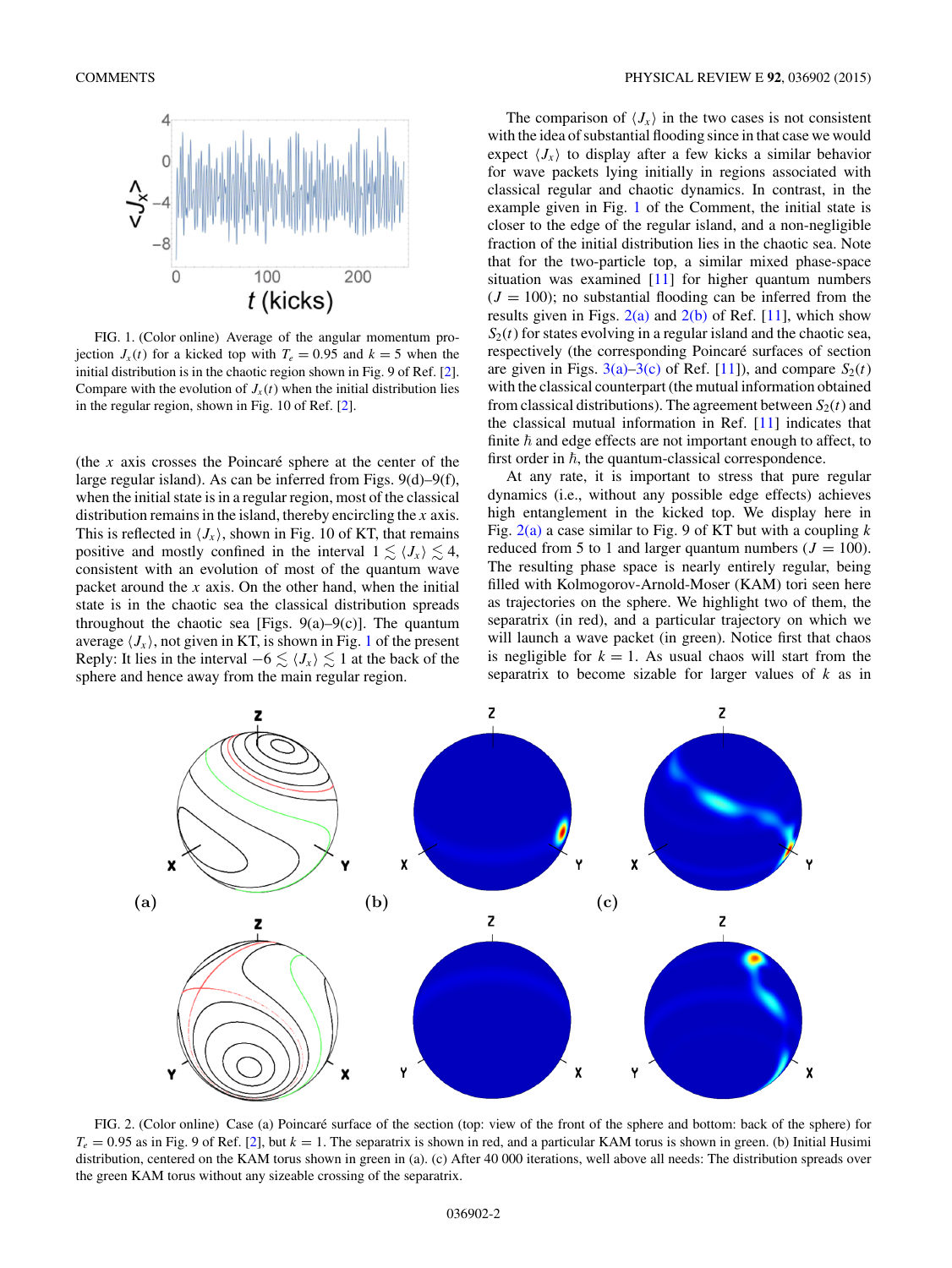<span id="page-2-0"></span>

FIG. 3. (Color online) (Top) Averages of the angular momentum projections of  $\vec{J}(t)$  for a kicked top with  $J = 100$ ,  $T_e = 0.95$ , and  $k = 1$ , corresponding to Fig. [2](#page-1-0) for short times. (Bottom)  $S_2(t)$  for short and long times.

Fig. 9 of KT. As is well known [\[12\]](#page-3-0), the KAM tori fill nearly all the phase space when  $k \to 0$ , and in dimension  $2 + 1$  they act as barriers for classical trajectories. We then launch a Husimi packet initially centered on the chosen trajectory (green), which is away enough from the separatrix to give a negligible overlap at  $t = 0$  between the exponentially decreasing tail of the distribution and the separatrix. We see that after 40 000 iterations (we have checked up to more than  $10<sup>6</sup>$ ) the distribution remains confined between the trajectories which limit it at  $t = 0$ . There is no flooding across the separatrix. Semiclassically this is an obvious consequence of the containment of the classical trajectories, and we see that this remains valid for the corresponding quantum calculation.

We then display in Fig. 3 the evolution of the averages  $\langle J_i \rangle$  and of the linear entropy  $S_2(t)$  employed to quantify entanglement, which starts from zero to attain nearly 0.5, i.e., a fully entangled value, after a few hundred kicks.

The results immediately follow from Eq. [\(1\)](#page-0-0). If a small wave packet is launched from the center of a regular island, it remains fixed on a point of the sphere, and the averages  $\langle J_i \rangle$  are nearly equal to their center value as a point on the sphere so that the second term of Eq.  $(1)$  is equal to the first and  $S_2 \sim 0$ . This will be valid each time the wave packet will be of the limited (small) size allowed by the high value of *J* . For the evolution at hand, we see following the green line, first that  $J_x(t)$  starts from a small negative value and oscillates between negative and positive values with a small positive average value. Then the wave packet spreads along the torus. The averages  $\langle J_i(t) \rangle$  become roughly equal to a uniform distribution averaged on this strip.  $S_2(t)$  then goes to a limiting (constant) value near 0.5, depending on the geometry of this strip. For longer times there are periodic "revivals" when the packet returns to some concentrated shape as could be supposed from the local concentrations for long times in Fig. [2.](#page-1-0) But this is increasingly unlikely so that  $S_2(t)$  tends to its

limiting large value. Maximal entanglement is hence achieved without flooding playing any role.

Finally, notice the similarity of this explanation with that given at the end of Sec. IV A of KT for the case regular at resonance. In this latter case there is no separatrix, phase space is homogeneously regular, but the phenomenon is the same. Simply the shape of the strip elongated along a KAM torus is different. These shape considerations seem relevant, whereas presence or absence of chaos plays no role. It seems that presence of chaos is relevant only as far as full chaos implies occupation of a strip extended to the whole sphere. But it does not give a larger  $S_2(t)$  than a simple strip with minimal width so that one cannot deduce any amount of chaos from a large value of  $S_2(t)$ .

*Concerning point (ii),* we first remark that if the take-home message of this point is that "*generically regular classical dynamics will tend to be correlated with lower quantum entanglement than when the classical dynamics is chaotic*," we fully agree—this citation is precisely copied from Sec. V of KT. Actually it is known that states that are quantum chaotic (in the sense of random matrix theory) will display near maximal bipartite entanglement [\[13\]](#page-3-0). On the other hand, we remain skeptical that the terms "universal signature of chaos," employed without a restrictive definition, convey this meaning (in particular, these terms have been employed in the past to correlate entanglement with chaos in definite situations involving the evolution of a single initial state for a given kicked top with fixed dynamics, not by averaging over families of initial states or different kicked tops). We are also not convinced that choosing a fixed distribution on the sphere and computing the time-averaged entanglement for different kicked tops characterized by increasing values of *κ* as shown in Fig. [2](#page-1-0) of the Comment is significant. At the very least, averages over the initial states must be taken (this was subsequently performed in the Comment).